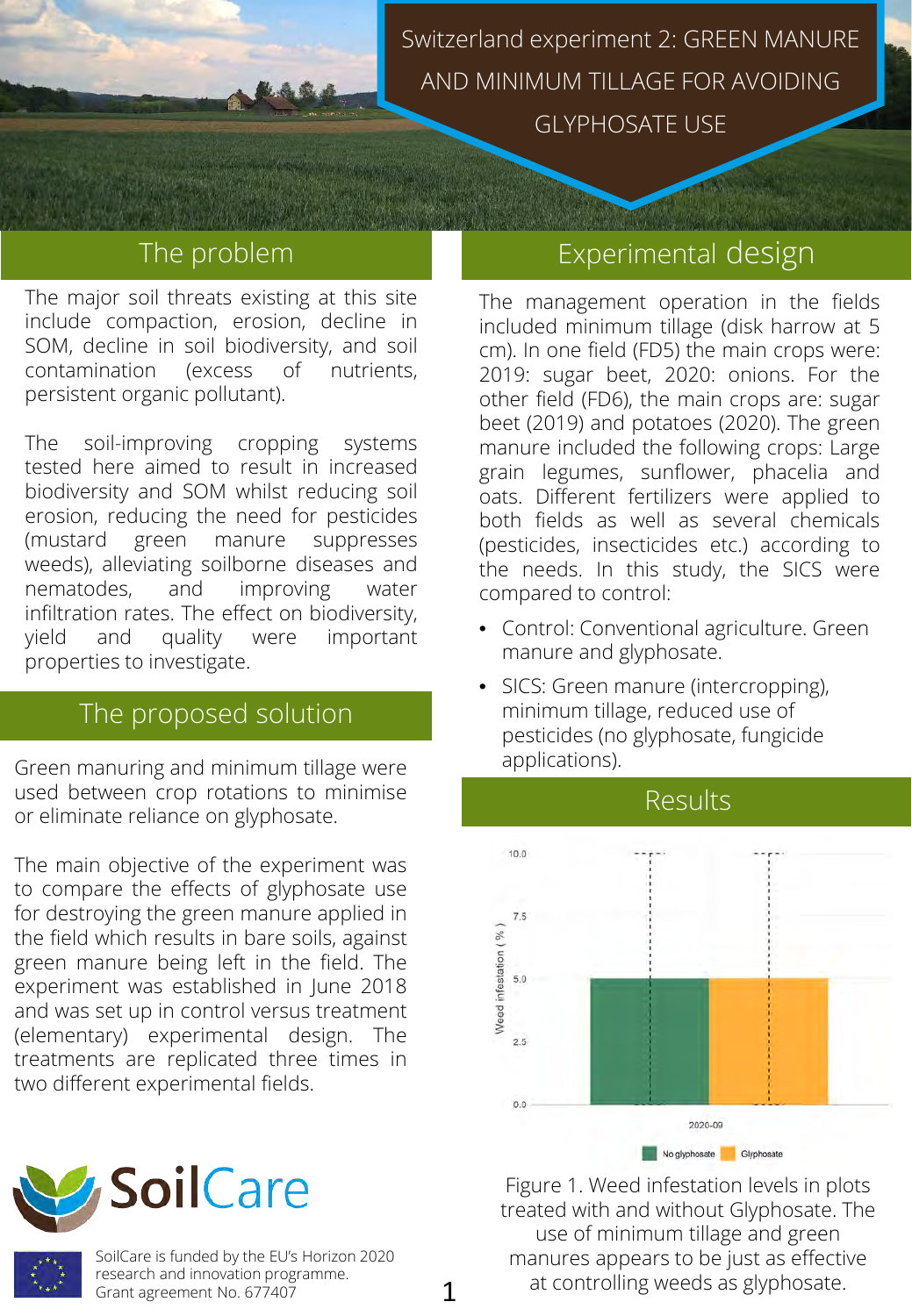# Switzerland experiment 2: GREEN MANURE AND MINIMUM TILLAGE FOR AVOIDING GLYPHOSATE USE

# Results



Figure 2. Crop yields (kg/ha) in plots treated with and without glyphosate. Yields did not differ between plots, indicating that Glyphosate may not be necessary for maximising yields. Green manures and minimum tillage may deliver the same levels of productivity as Glyphosate.



Figure 3. Mineral N (/Kg soil) was higher in plots not treated with glyphosate in year 1 before becoming less significant in following years. Mineral N levels do, however, remain slightly higher in the green manure and minimum tillage plots, suggesting that this treatment may make more N available to

#### crops.



SoilCare is funded by the EU's Horizon 2020 research and innovation programme. Grant agreement No. 677407

2



Figure 4. Soil organic carbon (SOC) was slightly higher in plots where glyphosate was applied.

#### Key findings

The results obtained while comparing the performance of SICS with the control consisting attest to the potential of green manures as offering an alternative to pesticides.

The main drawback of the SICS was the perceived risk that some plants or weeds might survive winter. This would negatively affect the quality and quantity of the following sugar beet crop. The practices of some farmers are far removed from sustainable farming. There is, therefore, a need to encourage and support them in the transition away from pesticide use. It is, however, important to recognise that sustainable beet cultivation is not yet well established. In addition, pests can lead to a significant loss in yield. These considerations show that without concrete support such as subsidies, this task will be challenging.